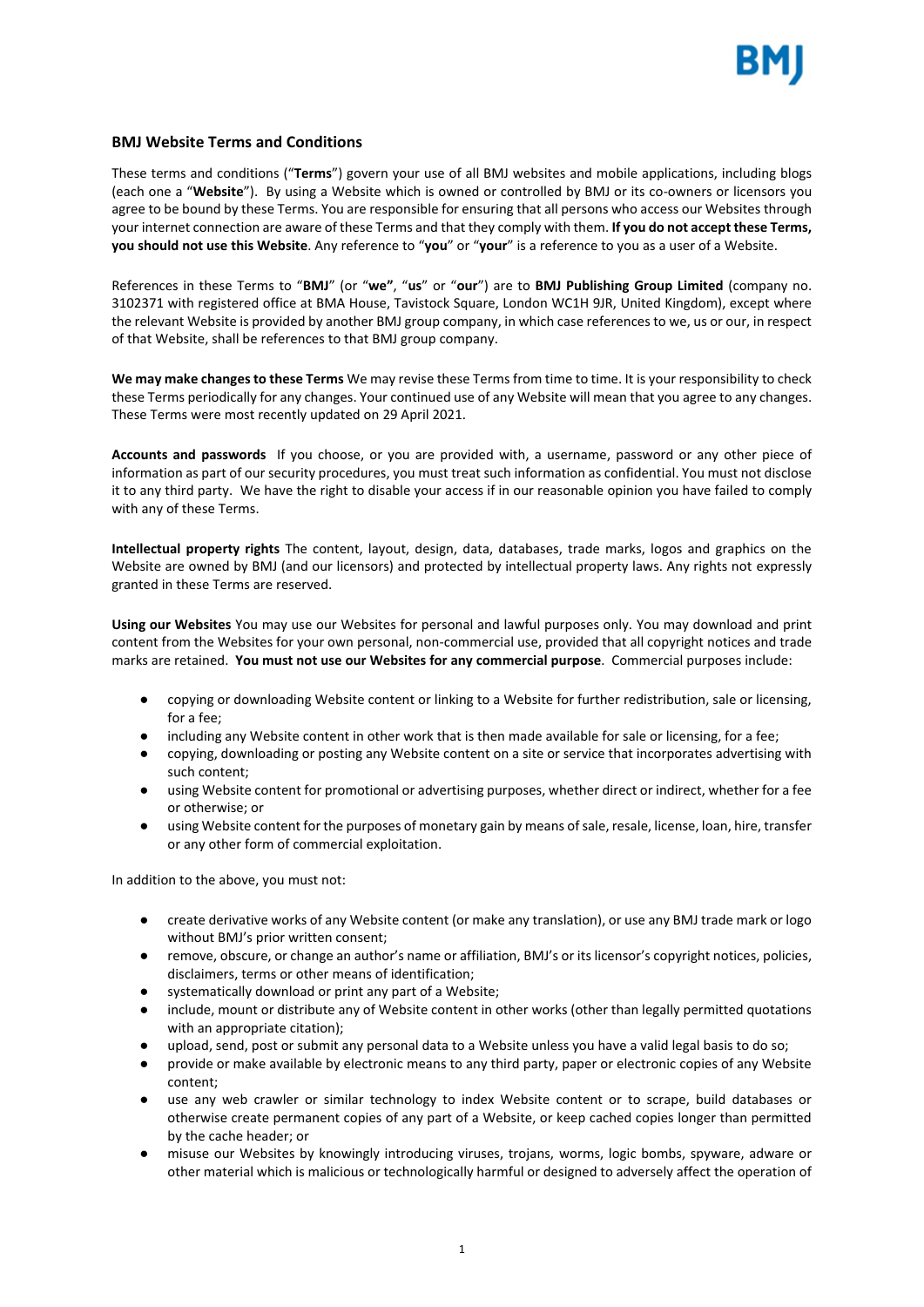

the Websites or of any computer software or hardware relating or connecting to them. You must not attempt to gain unauthorised access to any Website, the servers on which our Websites are stored or any server, computer or database connected to our site. You must not attack our Websites via a denial-of-service attack or a distributed denial-of service attack.

If you print off or download any material from our Websites in breach of these Terms, any rights to use the Websites will cease immediately and you must, at our option, return or destroy any copies of the materials you have made.

**Content provided to us or posted on our Websites** Some of our Websites allow you to upload, submit, post, send and receive content. You are solely responsible for all electronic communications and content you upload, submit, post or send. Any material you upload to our Website will be considered non-confidential and non-proprietary (unless otherwise stated on the Website) and for such content you grant us a transferable, royalty free, worldwide, irrevocable licence to use, copy, distribute, edit, amend, disclose, sub-licence to third parties and create derivative works for any purpose, in any media. We may remove, edit or amend any such material at any time without notice to you. To the extent moral rights attach to any material you provide, to the fullest extent permitted by law these are waived in our favour.

You must not use the Websites for any of the following:

- to send, use or re-use any material that is illegal, offensive, abusive, indecent, harmful, defamatory, obscene, menacing, racist, threatening, invasive of privacy, in breach of confidence or otherwise infringes the rights of a third party;
- to cause annoyance or inconvenience; to send chain letters, mass mailings or spam, political campaigning or commercial solicitation;
- for fraudulent purposes e.g to impersonate a third party or otherwise mislead as to the origin of your content or to misrepresent the source or ownership of the Website or any of its content.

**Permission and re-use** Any request for permission for use of our content, logos or images, or other use of our intellectual property not authorised in these Terms or under a subscription or licence agreement, can be made [here.](https://www.bmj.com/company/products-services/rights-and-licensing/)

**Open Access articles** Some BMJ Journal articles are expressly marked as "Open Access". Where this is the case, certain extended rights of use are allowed without obtaining further permission from BMJ. Those rights are set out in the applicabl[e Creative Commons](https://creativecommons.org/licenses/) licence that is stated in the article.

**Disclaimer** The material on our Websites is provided for information purposes. We endeavour to ensure that the information provided on Websites is accurate and up to date, however the material (whether provided by us or a third party) is made available without any guarantees, conditions, warranties or representations as to its accuracy, completeness or reliability. The content on our Websites is not intended to be advice on which you should rely. You must obtain professional or specialist advice before taking, or refraining from, any action on the basis of the content on our Websites. You should be aware that professionals in the field may have different opinions. Because of this fact and also because of regular advances in medical research we strongly recommend that readers independently verify any information on which they choose to rely.

Where our Websites have been translated into a language other than English, BMJ does not warrant the accuracy and reliability of those translations. The inclusion of any map (including the depiction of any boundaries therein), or of any geographic or locational reference, does not imply the expression of any opinion whatsoever on the part of BMJ concerning the legal status of any country, territory, jurisdiction or area or of its authorities. Any such expression remains solely that of the relevant source and is not endorsed by BMJ. Maps are provided without any warranty of any kind, either express or implied.

**Our liability to you** To the extent permitted by law, we expressly exclude:

- all conditions, warranties, representations and other terms which might otherwise be implied by statute, common law or the law of equity; and
- any responsibility or liability for any direct, indirect, special or consequential loss or damage incurred by any user in connection with the Websites or in connection with the use, or inability to use, any Website, any website(s) linked to it and/or any materials posted on it (whether caused by tort, breach of contract or otherwise, even if foreseeable).